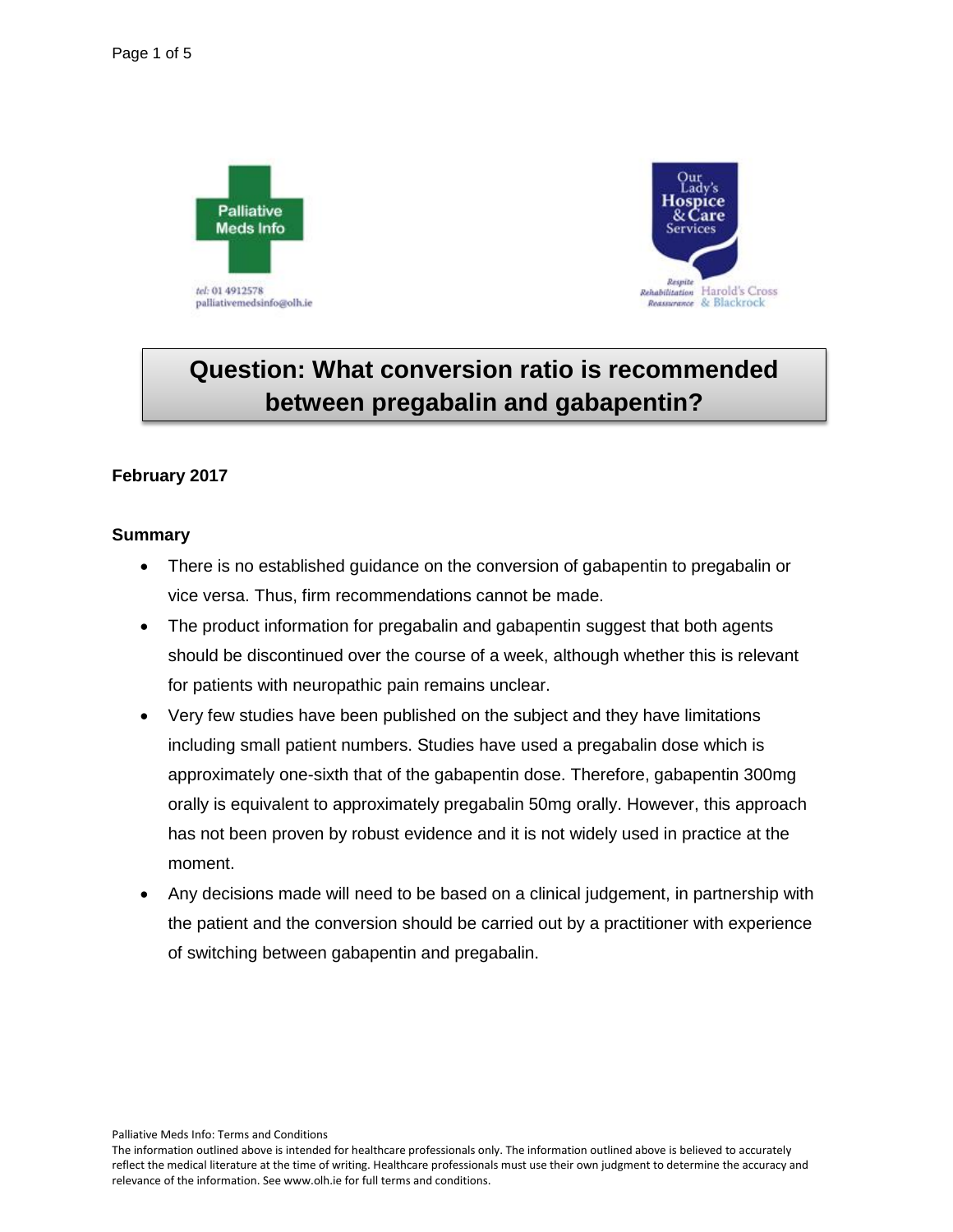### **Background**

Although gabapentin and pregabalin were originally developed as antiepileptic drugs both are also licensed for the treatment of neuropathic pain.<sup>1,2</sup>

The mechanism of action is similar for pregabalin and gabapentin. Both drugs bind to the α2δ subunit of voltage-gated calcium channels in the central nervous system.<sup>1,2,3,4</sup> Gabapentin has nonlinear pharmacokinetics, meaning careful titration of dose is required, whereas pregabalin possesses linear pharmacokinetics, which means dosing regimens are more straightforward.<sup>3,4</sup>

The individual Summary of Product Characteristics for both agents suggests gradual discontinuation over the course of a week.<sup>1,2,3</sup> However, this withdrawal is to minimise the risk of increased seizure frequency where they are being used for patients with seizure disorders. $3$  The clinical importance of a slow withdrawal in patients with neuropathic pain remains unknown.<sup>3</sup> Of note, other withdrawal symptoms have been reported with both agents including insomnia, headache, nausea, anxiety, diarrhoea, flu-like symptoms, pain, hyperhidrosis and dizziness, confusion, and palpitations.<sup>1,2,3</sup> Thus, it would be prudent to consider gradual discontinuation. Any decisions made will need to be based on a clinical judgement, in partnership with the patient.

### **Starting Doses in Neuropathic Pain**

The recommended starting dose of gabapentin is 300 mg once daily on day 1, then 300 mg twice daily on day 2, then 300 mg 3 times a day on day 3. $1,5$  Lower doses should be used in older patients with renal impairment.<sup>1</sup> In practice, lower doses and slower titration of gabapentin is often considered. If necessary, the dose may be increased based on individual patient response and tolerability at intervals of 2-3 days.<sup>1,5</sup>

The recommended starting dose of pregabalin is 150mg per day in 2-3 divided doses.<sup>2,6</sup> Lower doses should be used in older patients with renal impairment.<sup>2</sup> In practice, pregabalin is often started at 25mg or 50mg at night in older patients. If necessary, the dose may be increased as tolerated, at intervals of 3-7 days.  $2,6$ 

### **Conversion Ratio**

There is very limited evidence to guide the management of switching between the two agents. However, there are two small studies available that suggest a conversion ratio for switching between gabapentin and pregabalin.

Palliative Meds Info: Terms and Conditions

The information outlined above is intended for healthcare professionals only. The information outlined above is believed to accurately reflect the medical literature at the time of writing. Healthcare professionals must use their own judgment to determine the accuracy and relevance of the information. See www.olh.ie for full terms and conditions.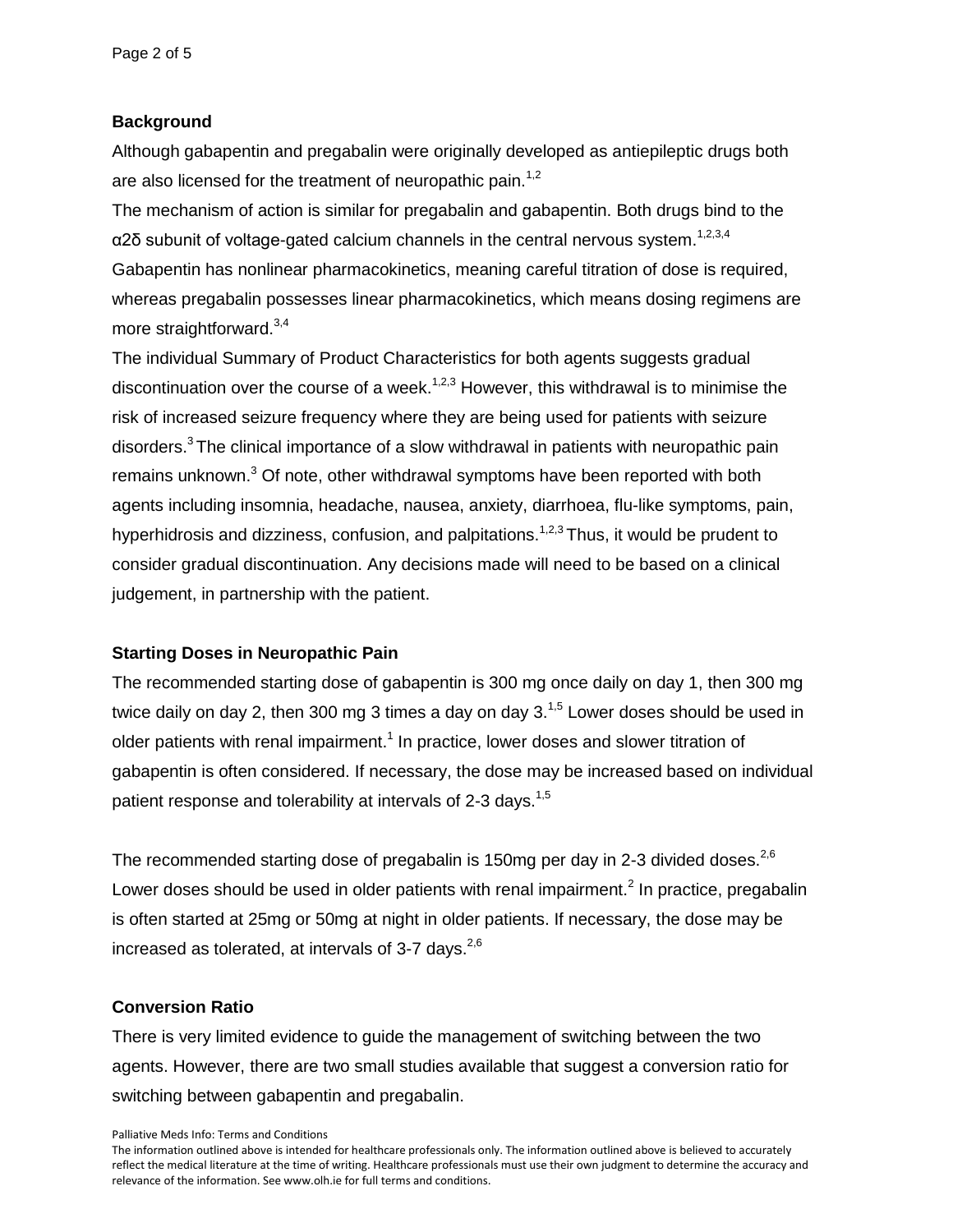The maximum dose of gabapentin used to treat neuropathic pain is 3600mg per day in divided doses.<sup>1,5</sup> The maximum dose of pregabalin used to treat neuropathic pain is 600mg per day in divided doses.  $^{2,6}$ 

Based on these maximum doses, Toth et al, assumed that pregabalin is six times more potent than gabapentin.<sup>7</sup> However this assumption has not been proven by robust evidence. Toth et al carried out a cohort study of 116 patients with peripheral neuropathy and neuropathic pain assessed the outcomes of switching from pregabalin to gabapentin.<sup>7</sup>

Dose substitution was carried out as follows:

| Daily Dose of Gabapentin Pre- | Daily Dose of Pregabalin Post-Switch |
|-------------------------------|--------------------------------------|
| Switch (mg/day)               | (mg/day) (Using Twice Daily Dosing)  |
| $0 - 900$                     | 150                                  |
| 901-1500                      | 225                                  |
| 1501-2100                     | 300                                  |
| 2101-2700                     | 450                                  |
| 2700 or higher                | 600                                  |

A second small study of 32 patients with post-herpetic neuralgia examined the outcomes of changing from gabapentin to pregabalin was carried out by Ifuku et al. $8$  Patients were prescribed pregabalin at one-sixth the dosage of gabapentin and this was shown to be effective.<sup>8</sup>

## **Timing of Switch**

In their cohort study Toth et al performed all substitutions using an overnight switch of the medications.<sup>7</sup> Similarly, Ifuku et al, gabapentin was substituted with pregabalin without any change to frequency of dosing.<sup>8</sup>

A pharmacokinetic simulation study looked at two different gabapentin to pregabalin transition designs.<sup>9</sup>

 The first design involved immediate discontinuation of gabapentin therapy with initiation of pregabalin therapy at the next scheduled dose period. $9$ 

The information outlined above is intended for healthcare professionals only. The information outlined above is believed to accurately reflect the medical literature at the time of writing. Healthcare professionals must use their own judgment to determine the accuracy and relevance of the information. See www.olh.ie for full terms and conditions.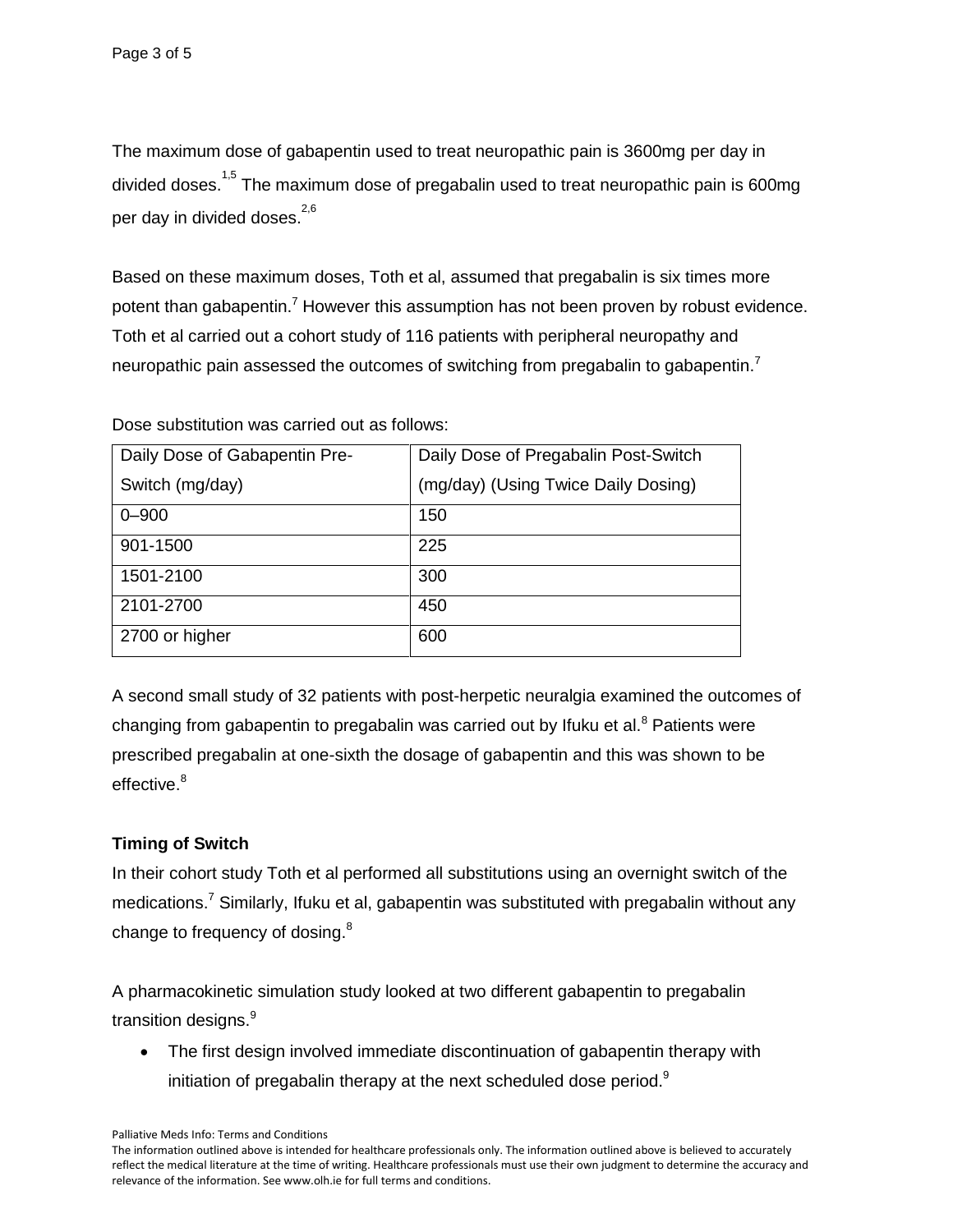• The second design featured a gradual cross-taper transition involving coadministration of 50% of the gabapentin dosage and 50% of the desired pregabalin dosage for 4 days, followed by discontinuation of gabapentin and fully targeted dosages of pregabalin.<sup>9</sup>

In both designs, transition from gabapentin to pregabalin was seamless and rapid, with predicted pregabalin-equivalent concentrations highly comparable with plasma pregabalin concentrations within 1 day of pregabalin initiation in the immediate discontinuation model and within 1 day of gabapentin cessation in the gradual discontinuation model. $9$  This data suggests that transitioning patients from gabapentin to pregabalin could theoretically be achieved by either of the 2 approaches assessed. $9$  However, the efficacy and safety of these designs has not been established.

A small study included 26 patients who were directly switched from gabapentin to pregabalin presented as a conference abstract. $3$  Patients were switched directly to pregabalin after stopping gabapentin with no dose tapering or wash out period.<sup>3</sup>

Yilmaz et al conducted a cross-over study design in which patients with neuropathic pain due to spinal cord injury were randomised into either the pregabalin or gabapentin group.<sup>3</sup> A two week washout period was observed. $^3$ 

### **References**

- 1. Summary of Product Characteristics Neurontin 300mg Capsules. Available at [www.hpra.ie.](http://www.hpra.ie/) Accessed on the 28/11/2016.
- 2. Summary of Product Characteristics Lyrica Capsules. Available at [www.medicines.ie.](http://www.medicines.ie/) Accessed on the 28/11/2016.
- 3. UKMi. Q&A 408.3 'How do you switch between pregabalin and gabapentin for neuropathic pain, and vice versa?' March 2015. Available from [www.sps.nhs.uk.](http://www.sps.nhs.uk/) Accessed on the 28/11/2016.
- 4. [Bockbrader HN,](http://www.ncbi.nlm.nih.gov/pubmed/?term=Bockbrader%20HN%5bAuthor%5d&cauthor=true&cauthor_uid=23018586) [Wesche D,](http://www.ncbi.nlm.nih.gov/pubmed/?term=Wesche%20DL%5bAuthor%5d&cauthor=true&cauthor_uid=23018586) Miller R, Chapel S, Janiczek N and Burger P. A Comparison of the Pharmacokinetics and Pharmacodynamics of Pregabalin and Gabapentin. Clinical Pharmacokinetics 2010;49 (10): 661-669.
- 5. Monograph Gabapentin. British National Formulary. Available at [www.medicinescomplete.com.](http://www.medicinescomplete.com/) Accessed on the 28/11/2016.
- 6. Monograph Pregabalin. British National Formulary. Available at [www.medicinescomplete.com.](http://www.medicinescomplete.com/) Accessed on the 28/11/2016.